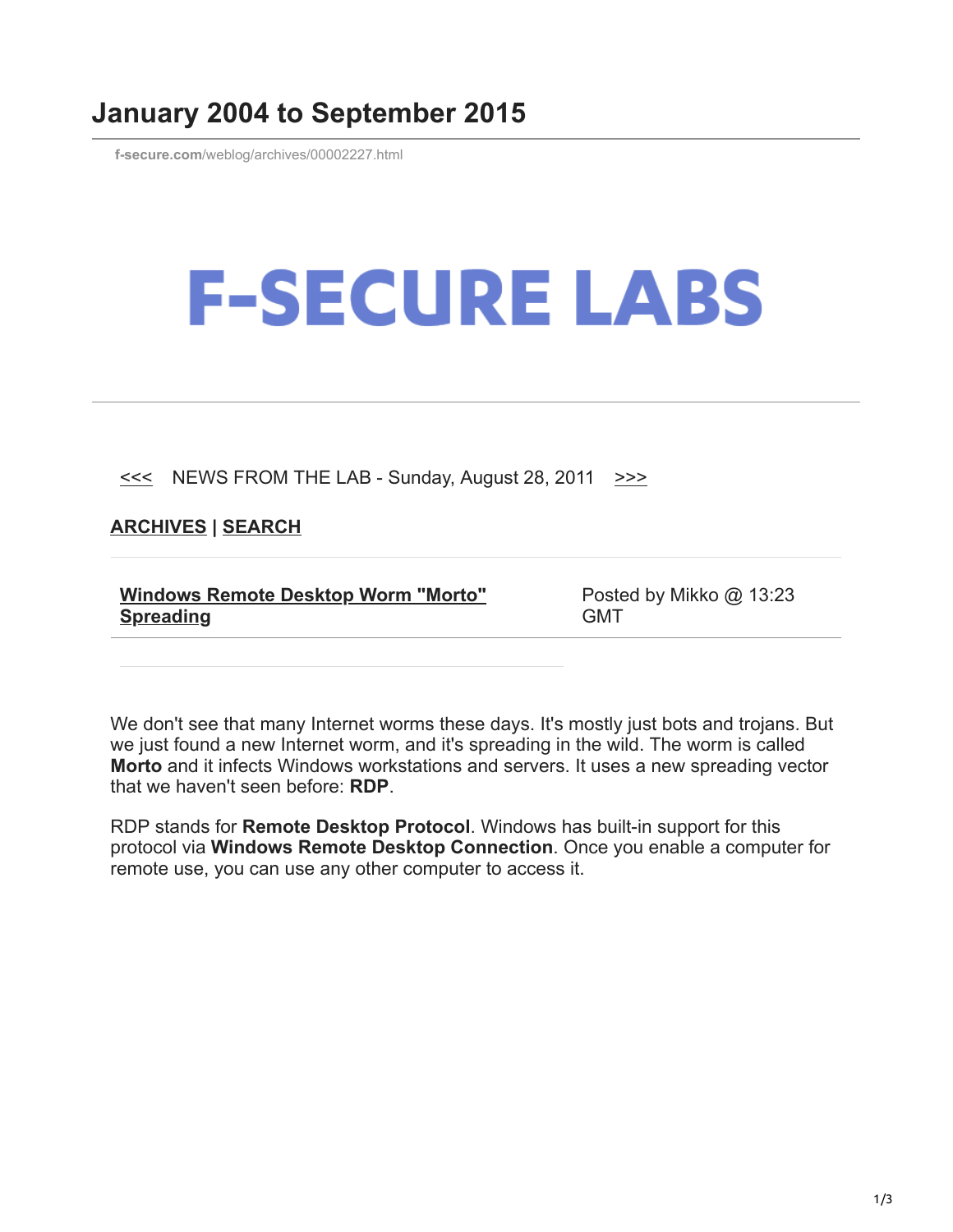| <b>Remote Desktop Connection</b>                                        |                                            |      |  |
|-------------------------------------------------------------------------|--------------------------------------------|------|--|
|                                                                         | <b>Remote Desktop</b><br><b>Connection</b> |      |  |
| Computer:                                                               | Example: computer.fabrikam.com             |      |  |
| User name:                                                              | None specified                             |      |  |
| The computer name field is blank. Enter a full remote computer<br>name. |                                            |      |  |
|                                                                         | Connect                                    | Help |  |

When you connect to another computer with this tool, you can remotely use the computer, just like you'd use a local computer.

|                   | <b>L<sub>o</sub></b> Remote Desktop Connection                                                             |  |
|-------------------|------------------------------------------------------------------------------------------------------------|--|
|                   |                                                                                                            |  |
| Log On to Windows |                                                                                                            |  |
|                   | <b>Windows Server</b> 2003<br>Standard Edition<br>Copyright @ 1985-2003 Microsoft Corporation<br>Microsoft |  |
|                   |                                                                                                            |  |
| User name:        |                                                                                                            |  |
| Password:         |                                                                                                            |  |
| Log on to:        |                                                                                                            |  |
| $ \mathsf{FI} $   | Cancel<br>Shut Down<br>Options $<<$<br>ОК                                                                  |  |

Once a machine gets infected, the Morto worm starts scanning the local network for machines that have Remote Desktop Connection enabled. This creates **a lot of traffic for port 3389/TCP**, which is the RDP port.

When Morto finds a Remote Desktop server, it tries logging in as Administrator and tries a series of passwords:

 *admin password server test user pass letmein*